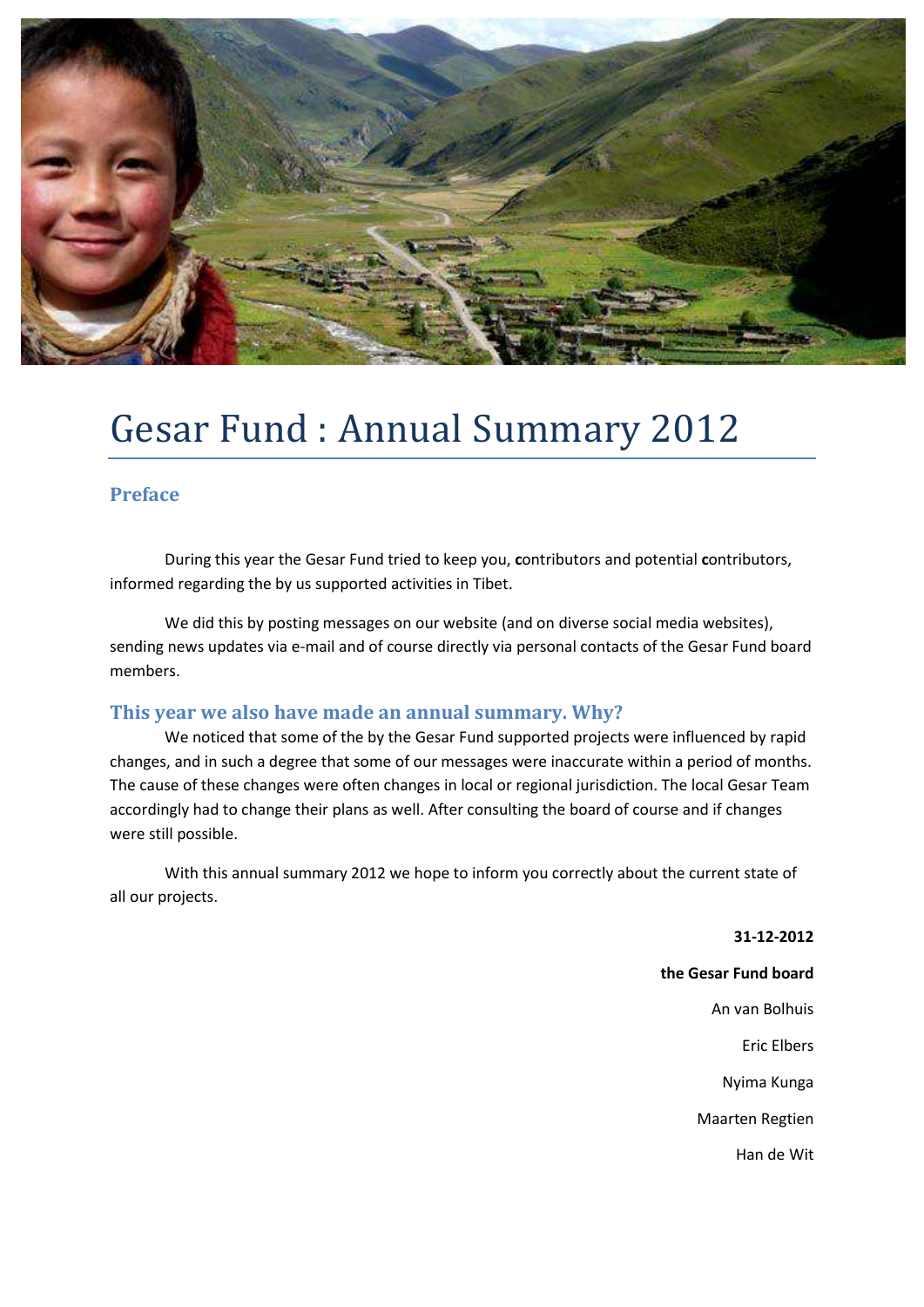

## Gesar Fund : Annual Summary 2012

### **Contents**

The annuals summary is divided in three categories:

### **1. Gesar Fund Projects**

- o a summary of the three project supported by the Gesar Fund:
	- the Education project
	- the Health project
	- the 'Family to Family' project

#### **2. Donations and Fundraising**

- o a summary regarding the total of received donations and a selections of fundraising activities by the Gesar Fund, as well as fundraisings for the Gesar Fund organized by 'third parties.'
- **3. The Gesar Fund in the news**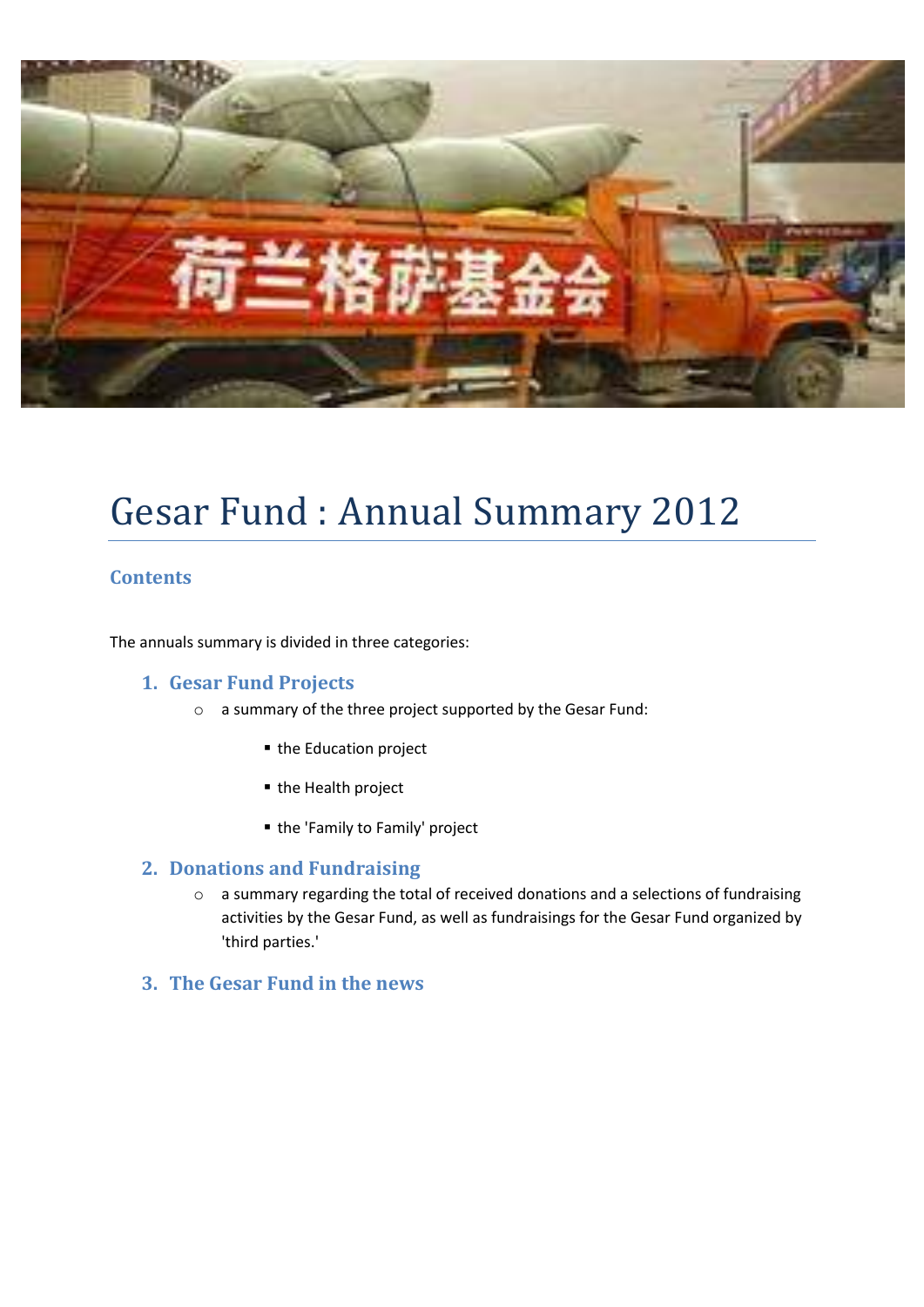

## 1. The Education Project

#### **De school bij het Surmang klooster**

 The entire education project is executed in cooperation with the Könchok Foundation. The local execution is in hands of Khenpo Tsering, the abbot of the Surmang monastery. Khenpo Tsering reports regarding the spending of the donations to the Könchok Foundation, which on its turn reports to the Gesar Fund.

 The school nearby the Surmang monastery has been built with aid of the local population and furnished with money of the Gesar Fund. Local women are responsible for the meals for the children, two times a day. The meals (and the women) also are paid with Gesar Fund money.

 The students attend school for ten months, seven days a week. Whenever a English speaking teacher or monk passes by English lessons are organized for the children.

#### **Curriculum**

 The government has some influence regarding the education curriculum. Last year there have been some changes and all changes are reported to the Gesar Fund.

#### **New school**

 The local authority will open a new school in the Yushu district and as there is a compulsory education law, also the nomad children will get boarding and education in the new school. The Gesar Fund offered to test all 500 students on hepatitis as part of the Health project.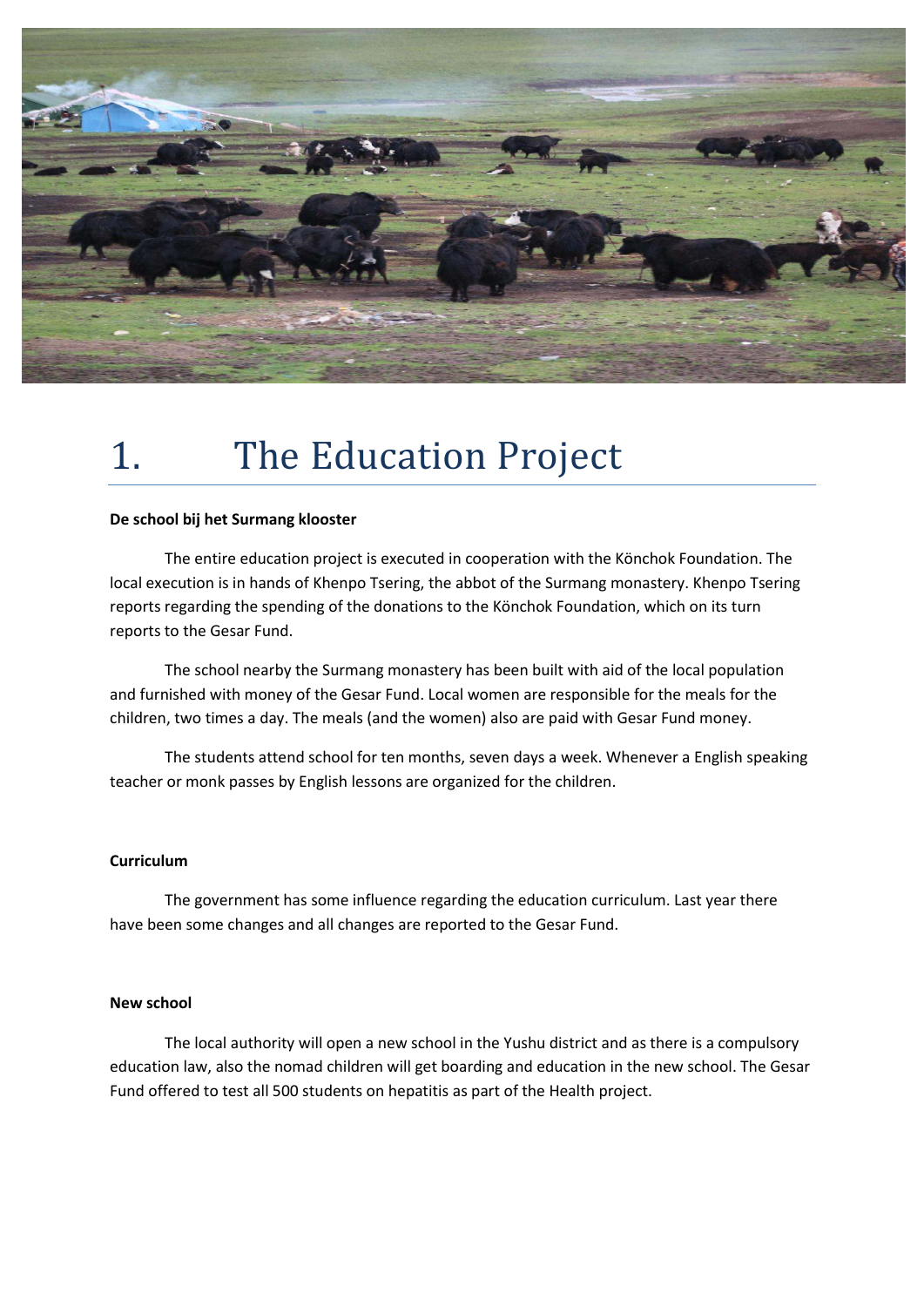

# 2. Het Health Project

#### **Fighting hepatitis after the 2010 earthquake**

 After in fall/winter of 2011 the most urgent aid was supplied (one and half year later) out medical volunteers became available for the Gesar Health Project. Until then they were asked by the local authority to help in first aid. Thus the Fighting TBC-project and the Fighting Hepatitis-project could be resumed.

#### **Tete Kunga and Peyo Sönam**

 Het Hepatitis-project is supervised by Tete Kunga, former teacher at a secondary school in Chenduo. He is well-known and respected in the community, and has contacts within the local authorities, the infection hospital in Chenduo and the General Chenduo Hospital.

 On behalf of the Gesar Fund Tete Kunga is authorized to sign official documents. His niece, Peyo Sönam is nurse and works as well as accountant in a hospital nearby Yushu. She is the treasurer of both heath projects. on a regular base she sends summaries (in Chinese) of the money spend. She also is in charge of the local Gesar team bank account.

**Hepatitis in China and Tibet**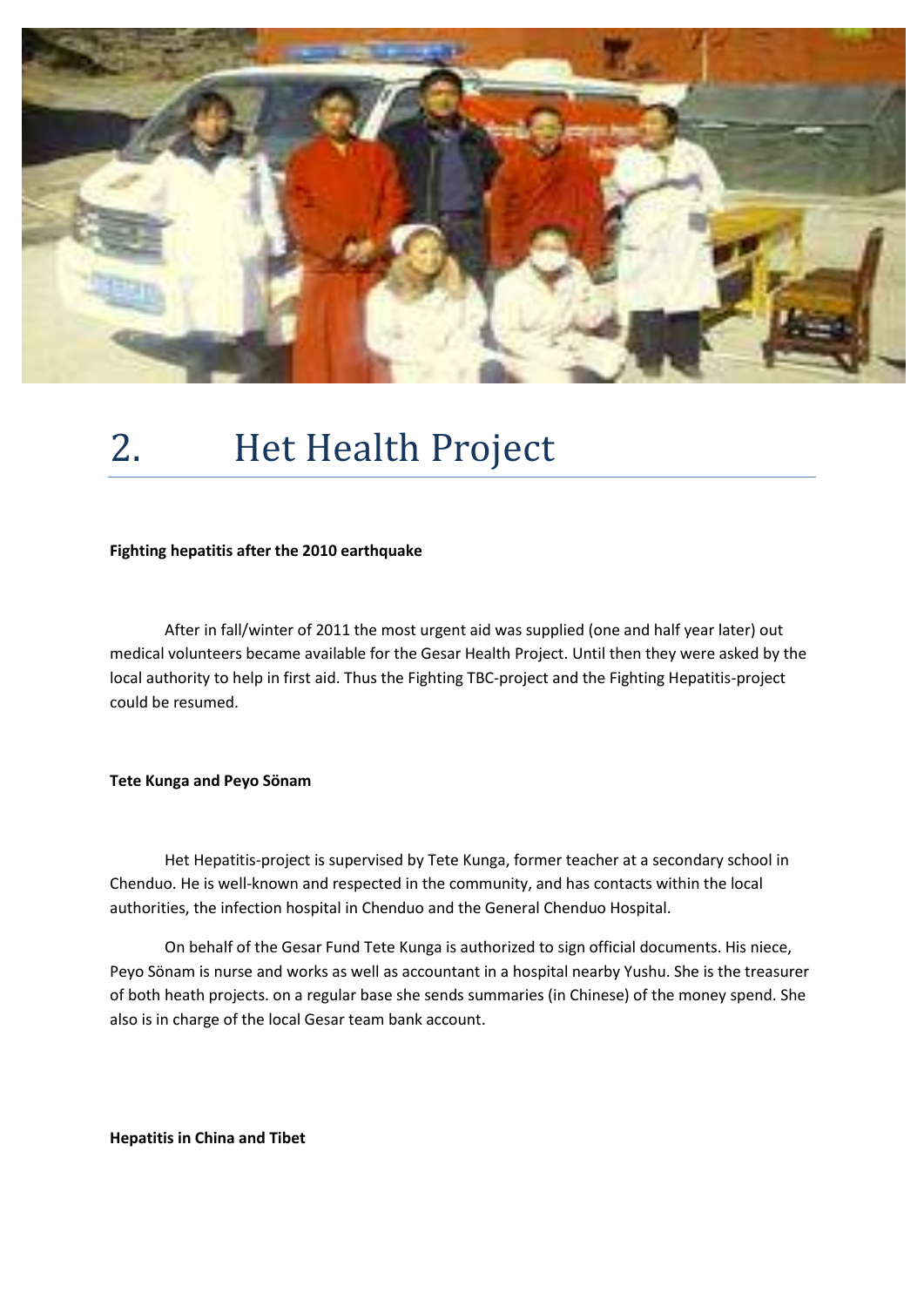Hepatitis, especially hepatitis B is a large health risk in China and particular in poor areas like Yushu. This project aims at testing people with hepatitis (A and B) and at vaccinating people, who do not have antibodies in the bloodstream. The costs of the vaccine and the tests are paid by the Gesar Fund. This means that the often very poor people can have themselves tested and vaccinated.

 Also health education is given to the poor: is simple terms is explained what they can do themselves to prevents infections and to recover from infections. In China hepatitis still is a big taboo, like HIV is.

 Although rarely people die from hepatitis B, the fear of this disease is big. Also fighting this fear is part of our campaign. And although most people can recover from hepatitis, in case of a longterm hepatitis the liver can be damaged in such an extent that special treatment is necessary. These treatments can be very costly. For now the Gesar Fund is not involved with their treatments.

 In areas where Tibetans live the percentage of people who carry of have carried hepatitis is some 60 %. As most infections are transferred from mother to baby, and the baby's immune system is not yet fully developed, this causes in 90% a lifelong carrying of chronic hepatitis. En of these case some 2 % someday will suffer from levercirrose or liver cancer.

 The later in life people get hepatitis, the greater the chance their body can conquer the disease, and so smaller the chance they'll develop a chronic hepatitis. The Gesar Fund Medical Team tests anyone who wants to be tested, but has special focus on testing and vaccinating pregnant women.

High on the agenda of course is education regarding this contagious decease: not only the course of the hepatitis but also how hepatitis can be transferred: via blood, or sexual contact. Not only the doctors and nurses of our Gesar Team provide the education, but also al growing number of enthusiastic volunteers.

 For a permanent immunity three vaccinations are required. Standard procedure for the vaccination of one person is 60 Yuan (9.5 US\$). Thanks to the fact the hospital grants us discount we can offer a full vaccination for 45 Yuan (7 Euro).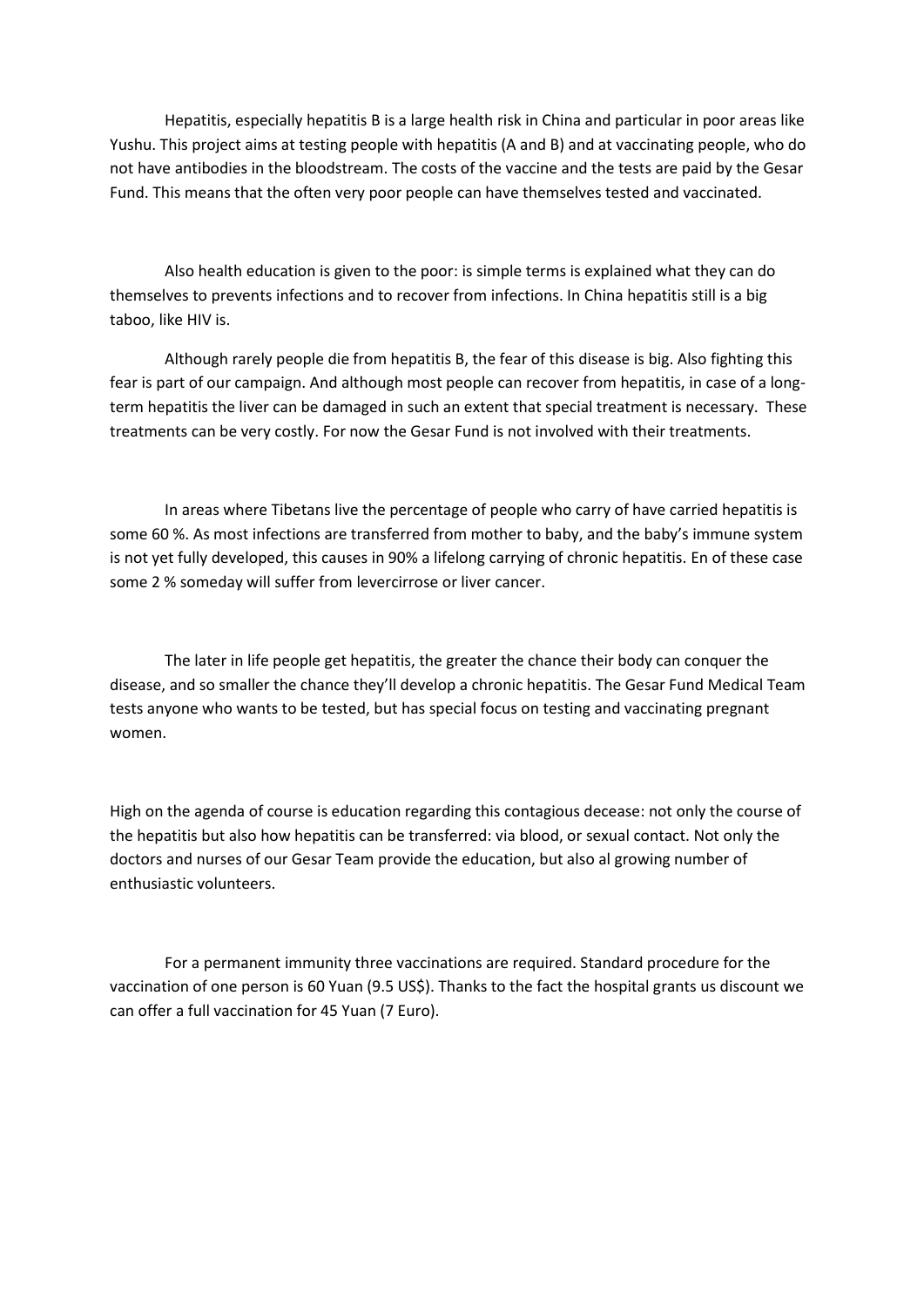

# 3. The Family to Family Project

#### **Family to Family: a success!**

 The Family to Family project has appeared to be a success this year. The Gesar General Store was profitable right from the start. It sold good quality products (which is not guaranteed in China) against very reasonable prices. Out of the first profits bakery steam ovens were bought, as was decided democratic by the participating nomad families.

#### **The Gesar Bakery**

 Bakery steam ovens were bought and 3 women were trained as personnel. After some technical startup hiccups also the Gesar Bakery turned out to be a success: he habitants of Dönda knew to find the bakery, especially during the moments the fresh bread was leaving the ovens! Remaining bread was transferred to the Gesar General Store where it was sold to truck drivers and transit passengers.

#### **New initiatives: the Family to Family nomad families**

 After the General Store success story and now also after the Gesar Bakery success story, we noticed the participating nomad families became more self-assured.

There came up more new ideas to generate income and thus improving the quality of life. One of the ideas was to buy a location where a truckerscafé could be created, as truckers by law are required to make a stop in Dönda. The local Gesar Team, after approval from the board, started looking for a suitable location to rent and meanwhile more ideas were bubbling up in the families.

*"Is it possible to move the Gesar Bakery to a location nearby the Kanang monastery in Zhenzing? In Dönda we have other bakeries as competitors and in Zhenzing (10 miles from Dönda) we'll be the only one."*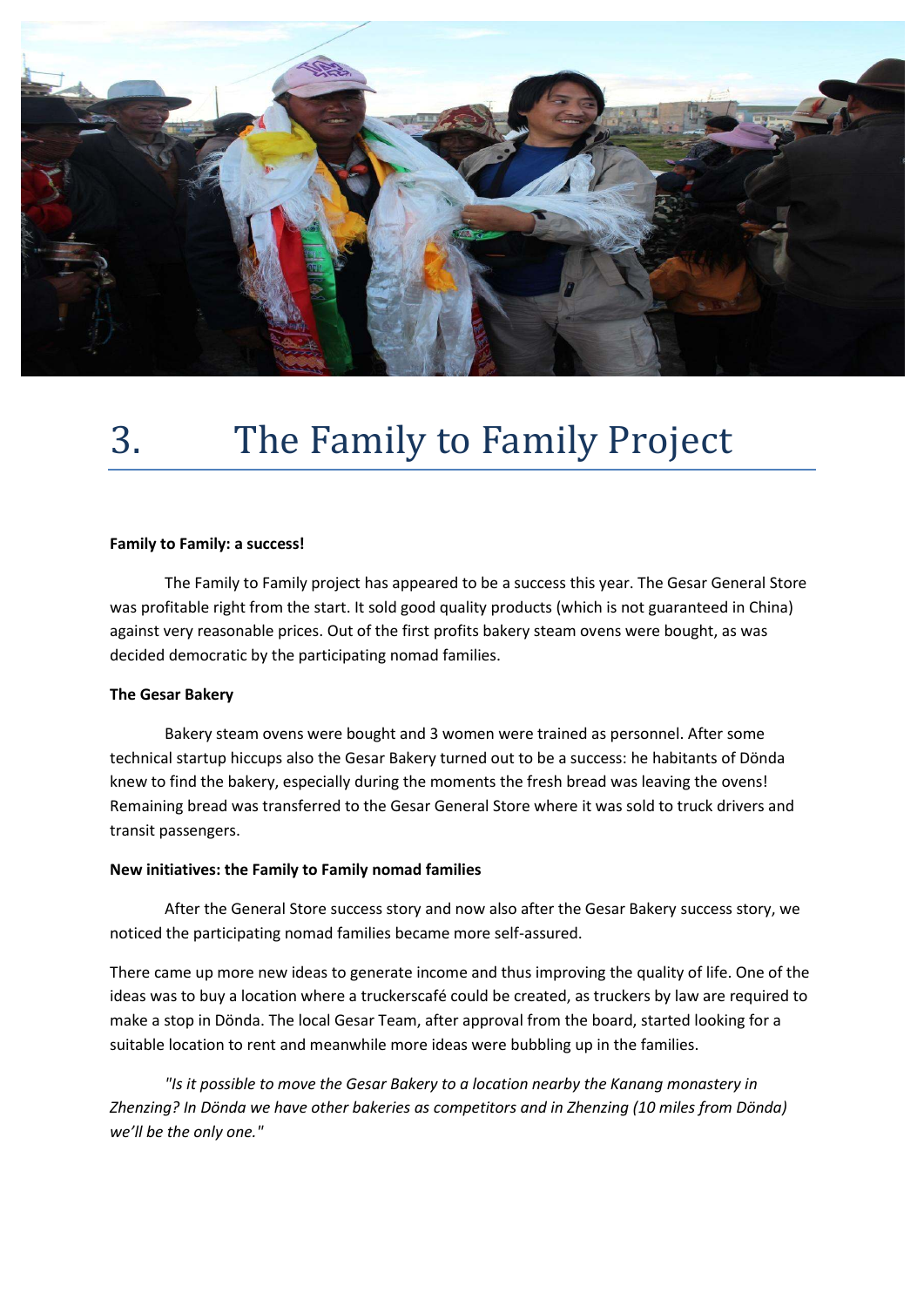*"Wouldn't it be nice if we had a location where we could train each other in practical professions? Like tailor, or glazier or carpenter. And isn't there a possibility to create a marketplace o sell our own products. Then we have more quality control and we lose the dependency of the local buyers who always pay too less "* 

#### **New initiatives: new acquisitions and new buildings!**

 The question regarding the Gesar Bakery has been granted by the Gesar Fund. Currently the local Gesar team is exploring the possibilities in Zhenzing.

 For the extra activities the nomad families proposed we already bought ground plus buildings, and all has been blesses by a lama. However, the buildings were in very poor condition. The local Gesar Team consulted the board and *there has been decided to build new, good quality buildings, with reinforced foundation and with an optional second floor!*

 At the end November an architect made drawings for the new buildings (see also images in this document): estimated costs are 1800 Yuan per square meter, which means total costs will be some 66.000 US\$. The local government however will pay the architect.



 *-- the seven spaces in the new building--*

 It is of the upmost importance the building will get a reinforced foundation. The land is swampy, the weather in the winter is extreme and the foundation has to be strong enough to support an optional second floor, so that there is the possibility to create extra rooms.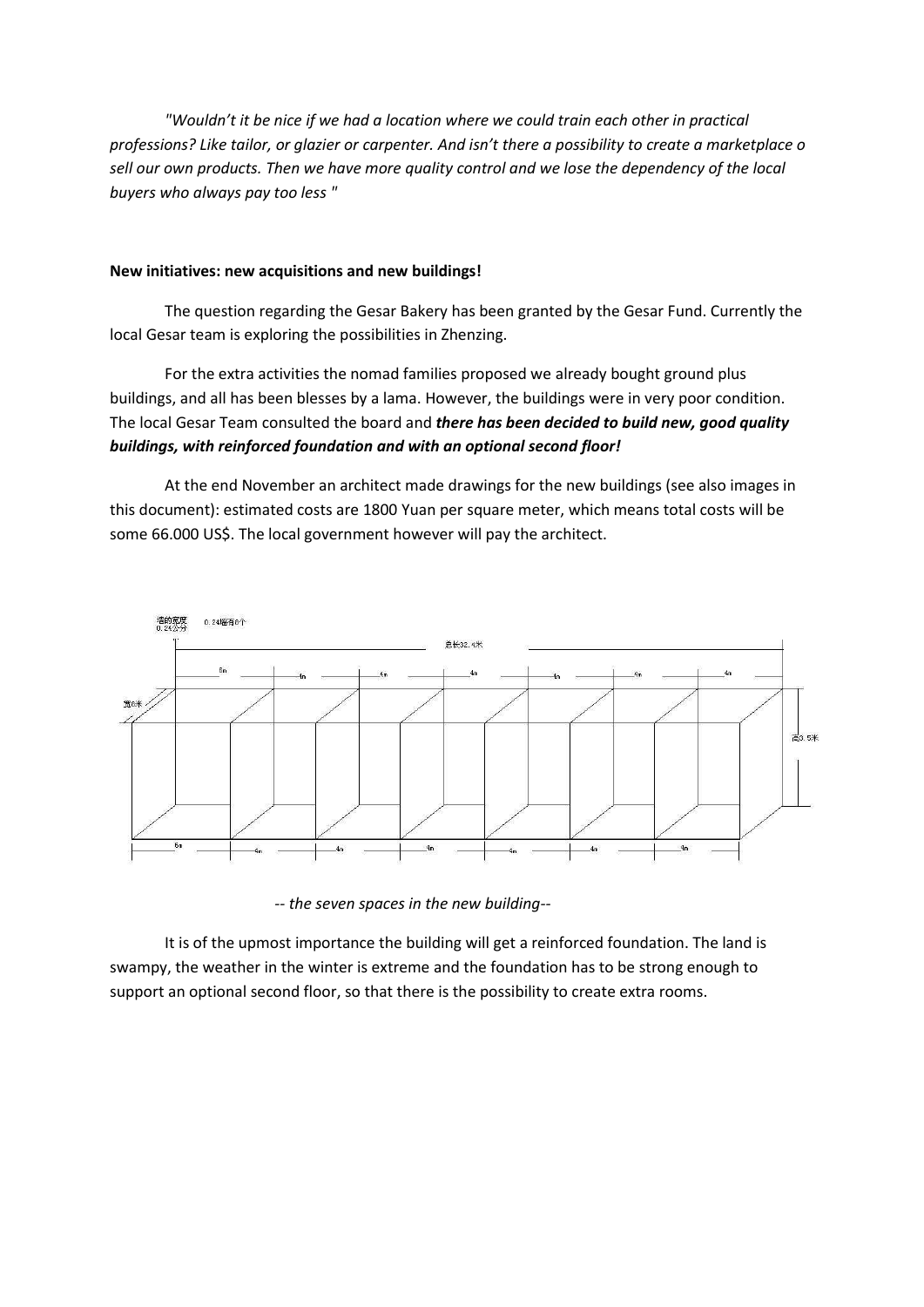

 *-- the reinforced foundation(poles upon blocks) --* 

 Dönda is a village with some 300 families. When weather gets worse in winter, the expectation is that more families will settle in Dönda, as yaks die in extreme winters, especially since there has been a long row of extreme winters in the recent years. Then as well the government encourages the nomads to settle. There is a reasonable chance the extra floor on the newly to realize buildings will become necessary! End of December three contractors have been asked to make a bid. The Gesar Fund will select one of the contractors based on the bid and the advice of the local Gesar Team.

At least one of the rooms in the new building will be reserved for (health) education.

 Kunga Dorje, cousin of board member Nyima Kunga, will supervise the building process: he builded his own house, thus is experienced. Kunga Dorje will be added as volunteer toe the local Gesar team and travel expenses will be paid for him.

#### **New initiatives: juridical implications**

 Buying the land and building upon it raise questions regarding ownership and legal risks. Via the local Gesar Team the board of the Gesar Fund will achieve clarity upon legal status and try to consolidate legal status. To be continued...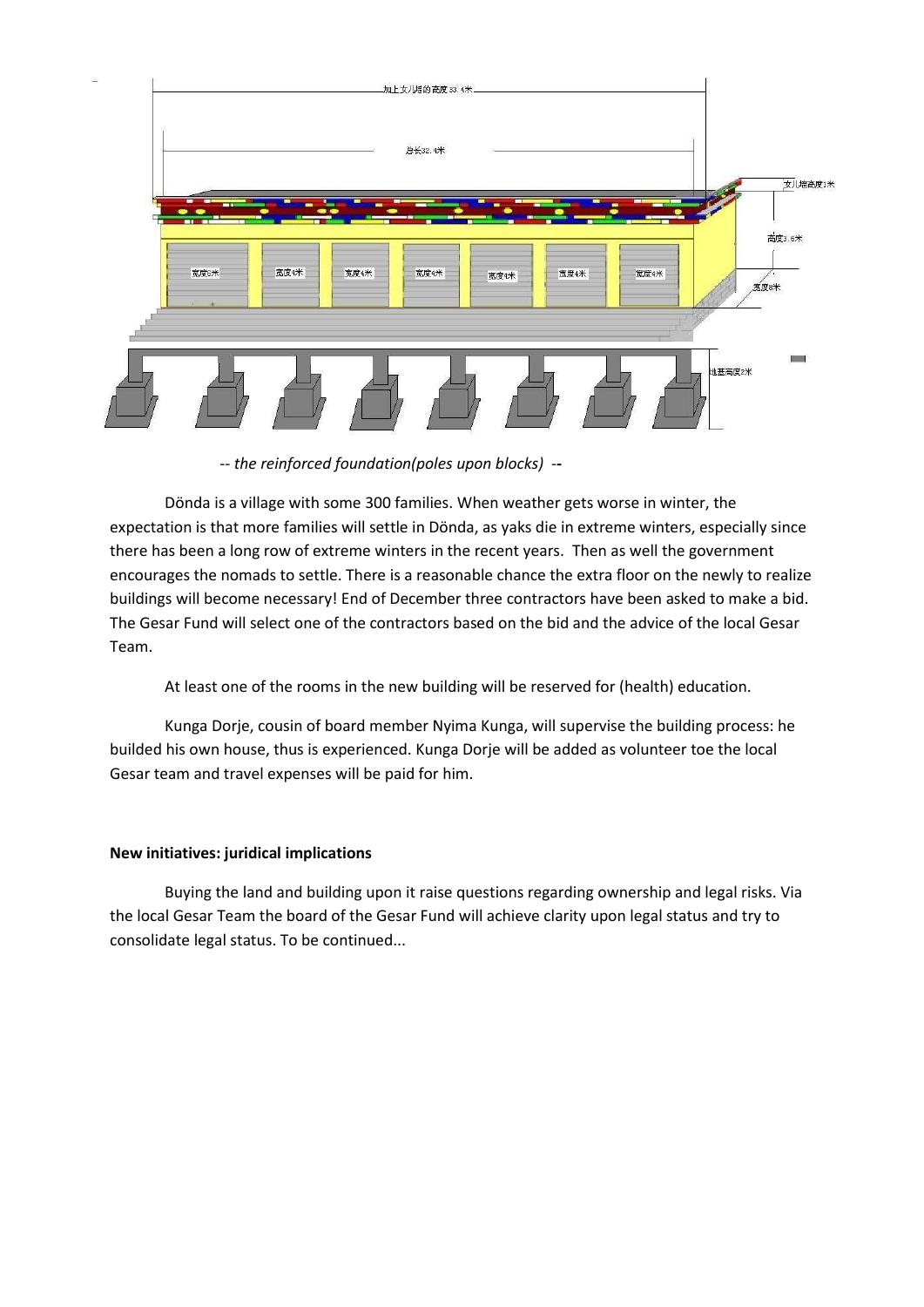

## 2012 - Donations and Fundraising

The total of received donations in 2012 is **27,685 US\$**. This amount includes **13,185 US\$** which we received from the Dutch foundation [Stichting Suppletiefonds Sonnevanck.](http://sonnevanck.weebly.com/suppletiefonds.html) The remaining of the donations were made privately.

Underneath a small selection of donations and fundraisings:

- **22-02-2012:** Teachers and students (2011) of the Shambhala Ngedonschool donate **1000 euro**. Read the article on our [website.](http://gesarfund.nl/eng/nieuws.asp?sid=51)
- **02-06-2012**: In cooperation with the students of th[e Rijnlands Lyceum Oegstgeest t](http://www.rlo.nl/pro1/general/NL/home.asp?i=0&j=0&k=0&p=0&x=1)he Gesar Fund organized a fundraising at the main location of the school. Total amount of the donations and the auction was **892 euro**. Read the article on our [website](http://www.gesarfund.nl/nieuws.asp?sid=55)**.**
- **11-08-2012**: Barbara Wessel, Jan van Bolhuis and Maarten Regtien donate the money raised by selling their cd "De Hans Zwart Sonnetten" to the Gesar Fund. Read the article on the [Shambhala Times Magazine](http://shambhalatimes.org/nl/2012/12/31/musical-quintessence-and-breath/)
- **09-09-2012**: Dennis Rietbergen runs the "Klaaskreek Sponsorloop" and donates **705 euro**. Read the article on ou[r website.](http://gesarfund.nl/nieuws.asp?sid=59)
- **16-11-2011**: Marc Wiewel runs the Amsterdam Marathon and donates **1227 euro. Read the article on ou[r website](http://gesarfund.nl/eng/nieuws.asp?sid=54)**
- **16-12-2012**: The children and parents of the Dutch Shambhala Children's Day 2012 donate **223 euro**. Read the article on our [website.](http://gesarfund.nl/eng/nieuws.asp?sid=55)